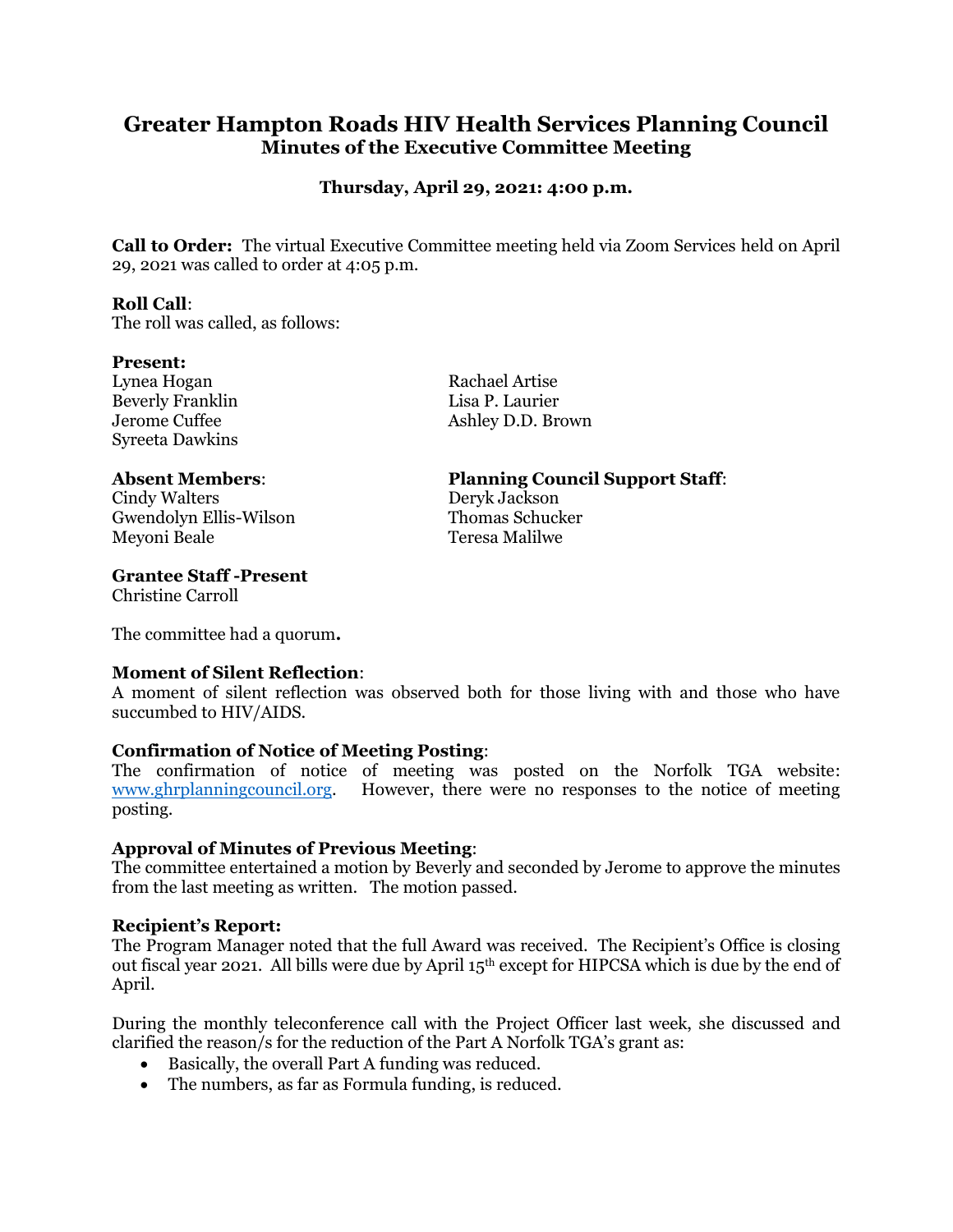• The Supplemental, which is the scoring of the application, which was 96% with no weaknesses in the grant application, does not outweigh the Formula as far as numbers go.

For this year, all contracts have been developed, signed by appropriate individuals and are on the way, electronically to Providers and to the Finance Department through the DocuSign process and should be fully executed within the next week.

The Recipient's Office will use the Quality Management funding and the carryover funding to supplement services that are short on funding. All services received level funding.

## **Planning Council Activity Timeline P-CAT**):

#### **Committee Reports**:

#### **Community Access Committee**:

The committee met as scheduled on Wednesday, April 14<sup>th</sup>. Ms. Jenny Carter from the LGBT Life Center attended the meeting as a guest speaker. At the meeting, she discussed the Hague Pharmacy and addressed the concerns clients have expressed regarding the difficulty they have accessing HIV medications. She informed the committee how consumers, who previously got their HIV medications through the Hague Pharmacy, can access their medications at another Pharmacy. She answered questions and gave consumers her contact information and that of the other Pharmacy.

The committee discussed the yet to be scheduled meeting with the Recipient's Office. The committee gave suggestions of some of the issues they want the Co-Chairs to bring up at the meeting with the Recipient, including the Town Hall meeting and the upcoming Statewide Retreat scheduled for October 2021.

The committee finalized the Budget Request which will be presented to the Recipient at the meeting.

The next committee meeting will be Wednesday, May 12<sup>th</sup> at 6:00 p.m.

## **Membership and Nominations Committee**

The committee met as scheduled. The committee reviewed two applications. One application was received from Mr. Williams; a candidate who has been appointed by VDH to be a Part B Representative on the Council. He was appointed in place of Gloria who resigned her position at VDH. The committee also reviewed an application for membership which was received from Dr. Bane. The committee voted to proceed with the interview process for the two applicants. Support Staff will coordinate a convenient date for the interviews.

It was noted, during the meeting that 99.9% of membership on the Membership and Nominations Committee were also members of the Executive Committee. In this regard, the committee discussed the option of rolling the Membership and Nominations Committee into the Executive Committee. This will mean that the Priorities, Allocations and Policies committee will move their meeting time to the 2:00 p.m. slot, and the Executive Committee/Membership and Nominations Committee will meet for two hours from 3:00 to 5:00 p.m. Part of the agenda would be conducting Membership/Nominations Committee business for an hour and Executive Committee business for the last hour.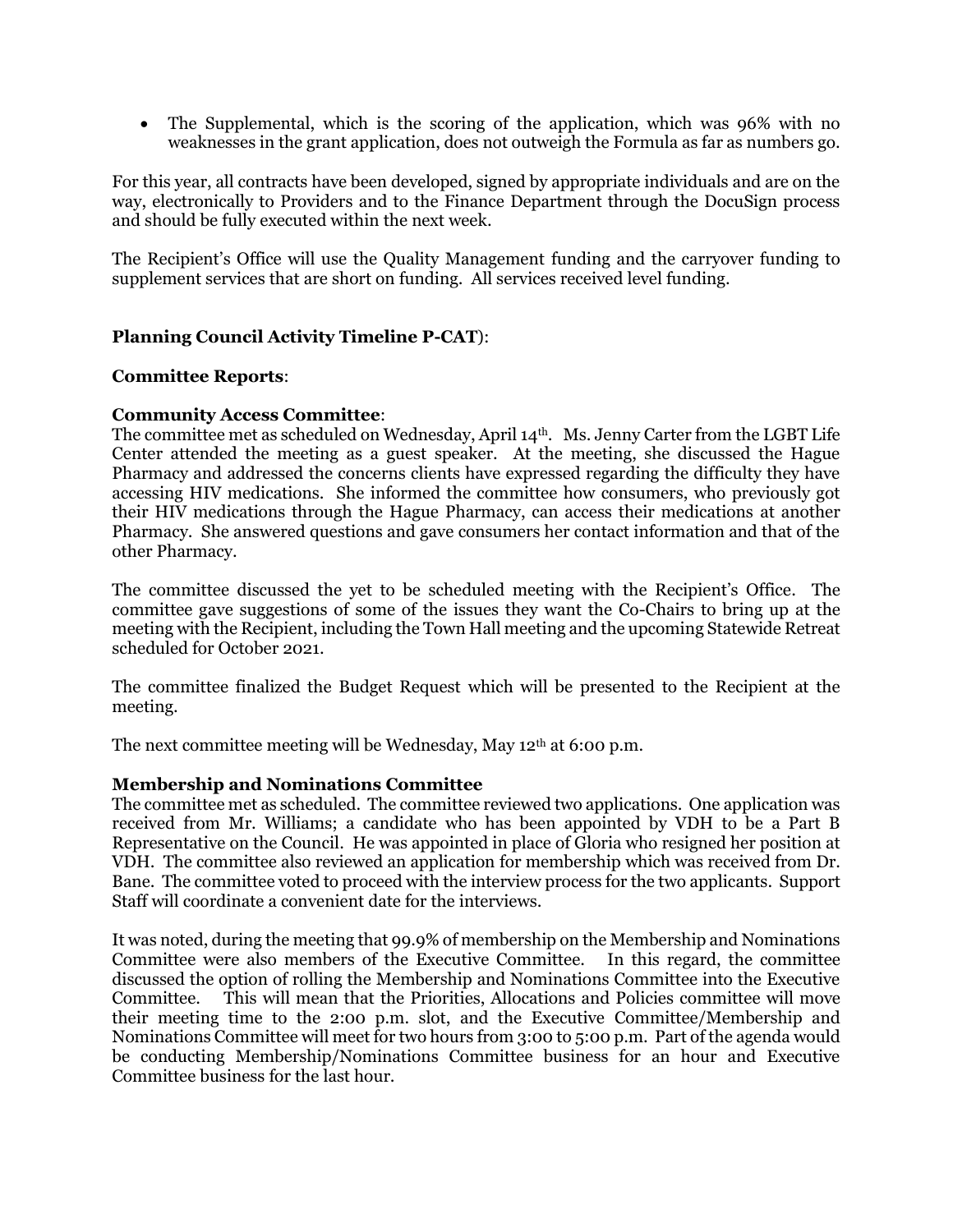The Membership and Nominations Committee presented a motion to roll the Membership and Nominations Committee into the Executive Committee and was properly seconded by Ashley. The motion passed.

## **Quality Improvement/Strategic Planning Committee:**

The committee met as scheduled on Tuesday, April 20<sup>th</sup>. The committee discussed the type of data they will need for the Triennial Needs Assessment. However, the committee was informed that there were not enough funds to cover the cost of a Triennial Needs Assessment.

The Virginia Department of Health Staff who were attending the meeting as guests, volunteered to share data they obtained from the 2019 surveys that VDH conducted, and the Statewide data from the COVID-19 survey. Ms. Yocum will also check if VDH has data from the survey that was conducted by VACAC just before the pandemic shutdown and share it with the committee. The committee will review the surveys from VDH at the next meeting in May to see if there is any data that Part A can use for their Triennial Needs Assessment.

In response to funding for the Triennial Needs Assessment, the committee discussed the best time to discuss, not only funding for the Triennial Needs Assessment, but budgets for all Planning Council sub-committees. There was a recommendation to set a standard by having the committees' budget requests discussed at the PSRA Session.

The committee also briefly reviewed the Service Standards. The committee will continue review of the Service Standards at the next meeting.

In response to the inadequate funding for the Triennial Needs Assessment, the Recipient stated that with the expected Carryover funding, there might be some funds to conduct the Triennial Needs Assessment as planned. She could not confirm the dollar amount as yet.

#### **Priorities, Allocations and Policies Committee**:

The Priorities, Allocations and Policies Committee met prior to the Executive Committee meeting. The committee discussed the framework around the Priority Setting and Resource Allocations Process and the meeting logistics. The committee discussed datasets and some information in preparation for the upcoming PSRA Session. The committee tabled further discussion of the framework to give members more time to read through the document and understand the process before taking a vote on it.

There was no Expenditure Summary Report submitted by the Recipient's office for review by the committee. The Final Expenditure Summary Report will be submitted to the committee for review at the May 27<sup>th</sup> meeting.

#### **Any Other Business**:

There was no other business to discuss.

#### **Next Meetings:**

The next Planning Council/sub-committee meetings will be as follows:

- Wednesday, May 12<sup>th</sup>
	- o Community Access Committee at 6:00 p.m.
- Tuesday, May  $18<sup>th</sup>$ ,
	- o Quality Improvement/Strategic Planning Committee at 4:00 p.m.